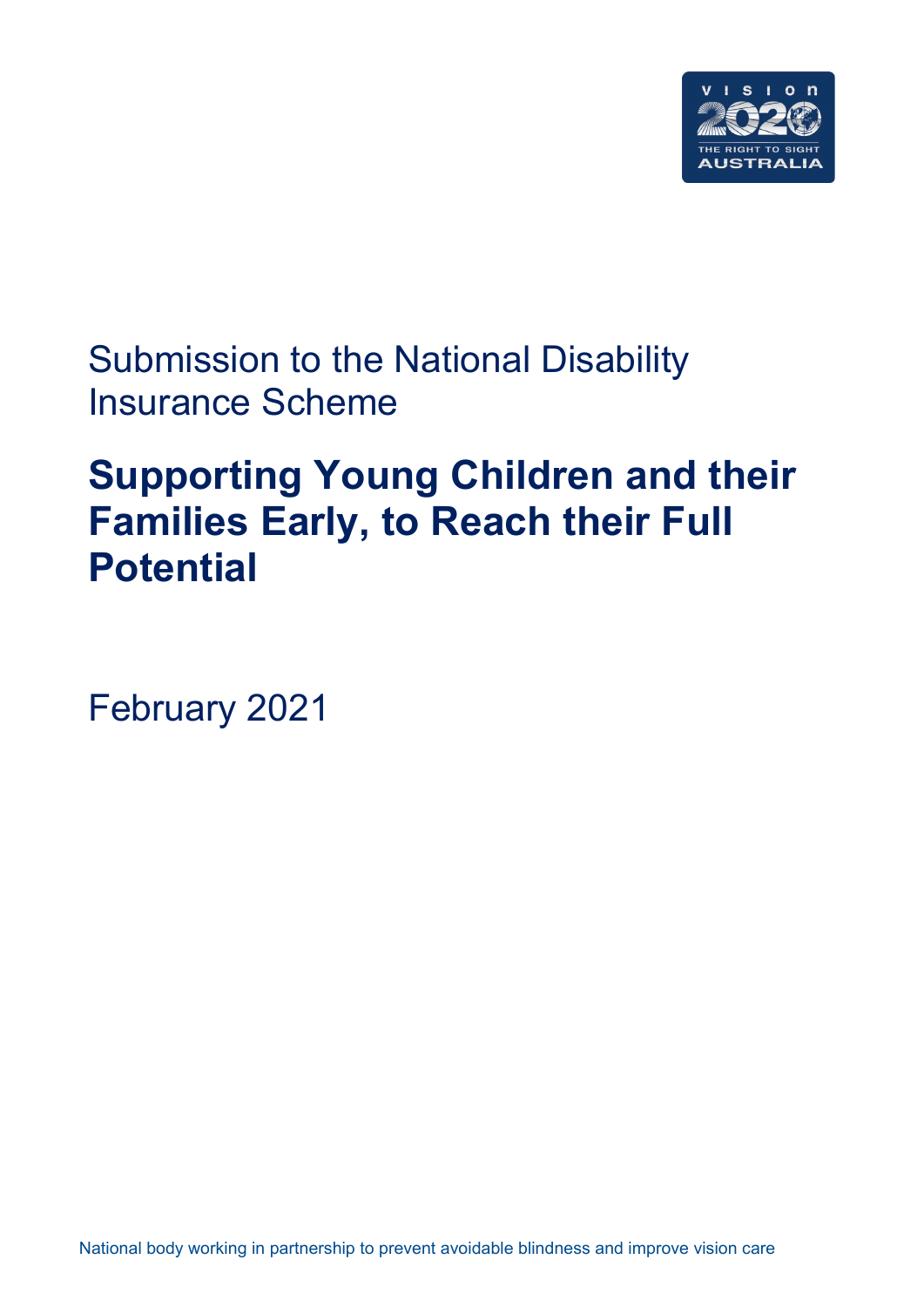

# **About Vision 2020 Australia**

Vision 2020 Australia is the national peak body for the eye health and vision care sector. Working with and representing almost 50 member organisations, we focus on supporting policy and funding changes to prevent avoidable blindness, enhance eye care delivery and better meet the needs of people who are blind or living with low vision.

Our members span a wide range of areas and are involved in local and global eye health and vision care, health promotion, low vision support, vision rehabilitation, eye research, professional assistance and community support. This means that the work we do in developing sectorsupported policy and advice brings a diverse range of expertise and perspectives to bear, and that the perspectives and experiences of both service users and service providers are at the heart of our work.

Avoidable blindness and vision loss in Australia, and our region, can be prevented and treated by working in partnership across government, non-government, private and community sectors. People of all ages who are blind or vision impaired will benefit from these partnerships, with improved access to services that support their independence and community participation.

For further information about this submission, please contact Vision 2020 Australia on 03 9656 2020 or via email, [policy@vision2020australia.org.au](mailto:policy@vision2020australia.org.au)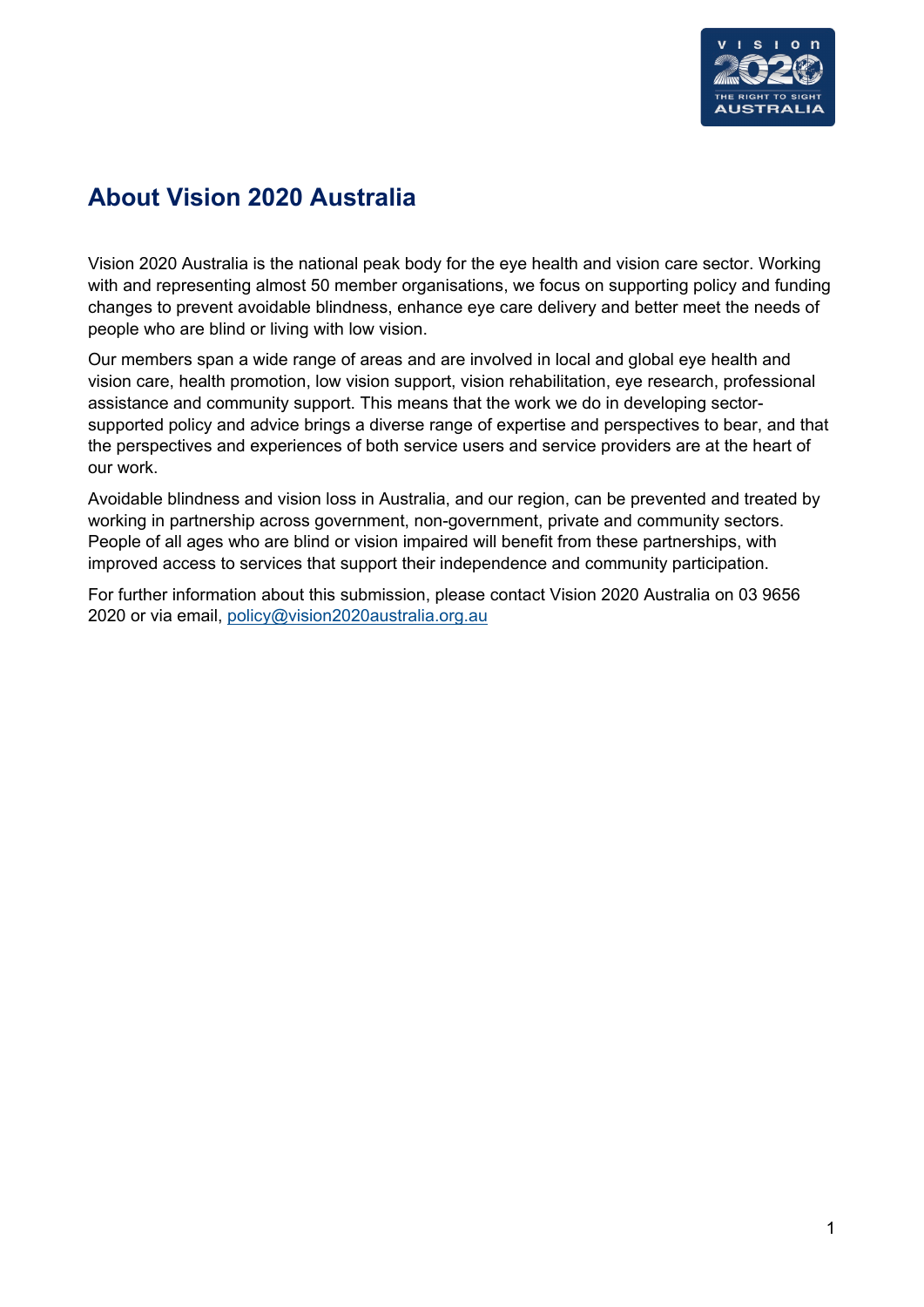

# <span id="page-2-0"></span>**Contents**

| Contents                                                   | 2  |
|------------------------------------------------------------|----|
| <b>Executive Summary</b>                                   | 3  |
| <b>General Questions</b>                                   | 4  |
| Optimising STEI for Children with Vision Loss              | 4  |
| Increasing Age Limit for ECEI Access                       | 5  |
| Transition Process for People with Vision Loss             | 5  |
| Terminology                                                | 5  |
| <b>Support with Achieving Goals</b>                        | 6  |
| <b>Improving Goal-setting Processes</b>                    | 6  |
| <b>Accessing Mainstream Supports</b>                       | 6  |
| <b>Targeted Supports</b>                                   |    |
| Telehealth Support for Rural and Remote Participants       | 7  |
| Improving Peer to Peer Support for Families and Children   | 8  |
| Children and Families with Vulnerability                   | 9  |
| <b>Tailored Independent Assessments Approach</b>           | 9  |
| <b>Greater Transparency on Providers for Best Practice</b> | 10 |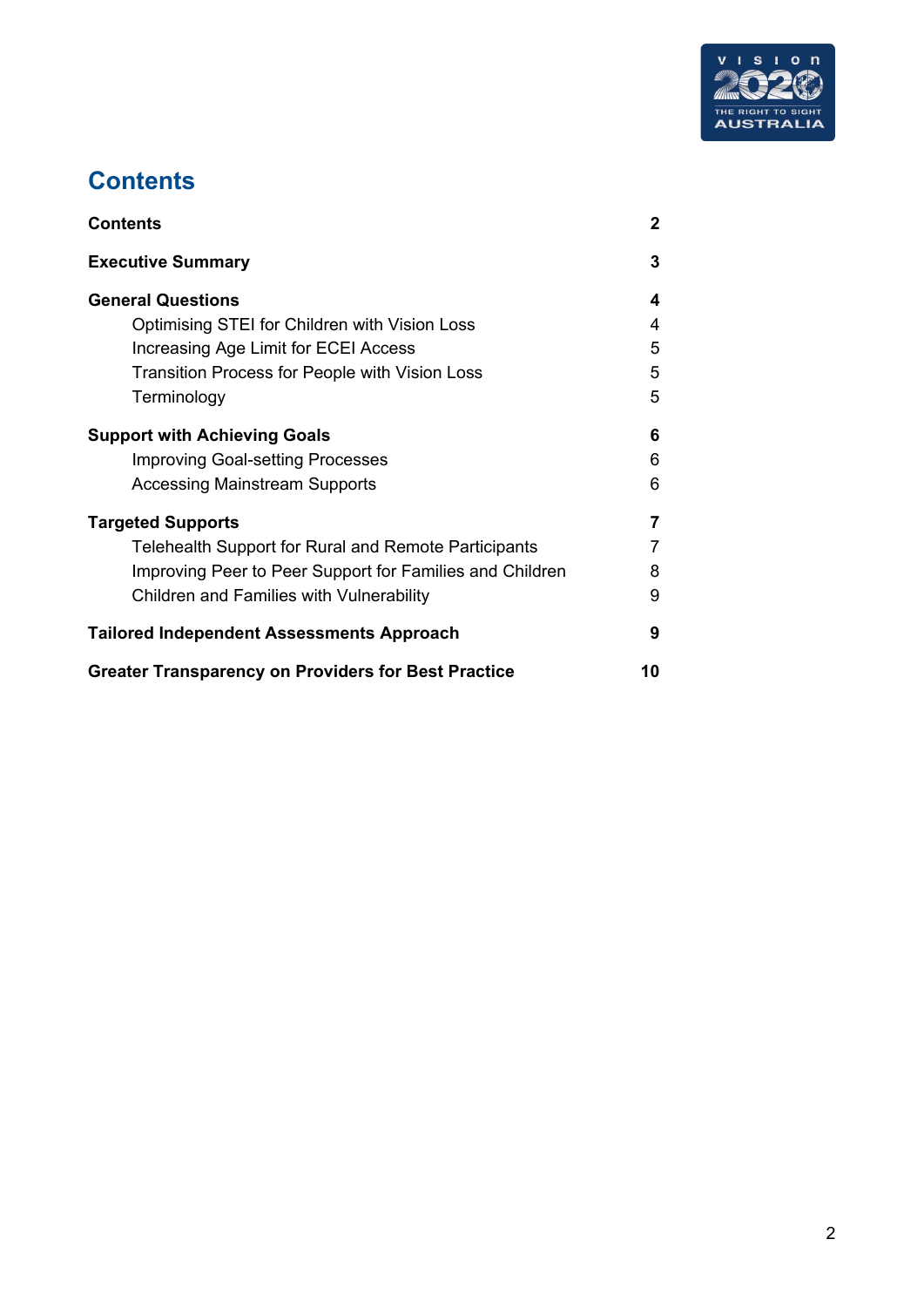

# <span id="page-3-0"></span>**Executive Summary**

The NDIS is currently undergoing a significant program of reform in response to feedback from participants, the recommendations from the Tune Review and other identified opportunities for improvement.

Vision 2020 Australia appreciates the chance to comment on the consultation paper *Supporting young children and their families early, to reach their full potential.*

As that paper recognises, there are opportunities to enhance current arrangements and Vision 2020 Australia members have identified a range of actions that would help ensure that any reforms deliver improvements for children living with vision loss. These include:

- 1. Testing the tools intended for the tailored ECEI independent assessment process through a pilot process similar to the one in progress in the general scheme, ensuring children with vision loss are included.
- 2. Collaborating with the blindness and low vision sector to ensure planning and access decisions in the ECEI context are informed by the complex and variable nature of vision loss, and prioritise preventing developmental delay.
- 3. Creating clearer guidelines about what supports should be provided by the NDIA, and what supports should be delivered by state education systems.
- 4. Ensuring any new reporting obligations introduced following this consultation are appropriately funded for service providers.
- 5. Routinely including support coordination in plans for children with vision loss, in order to maximise plan utilisation, improve support for families and encourage accessing of mainstream supports where they are available.
- 6. Resourcing Aboriginal Community Controlled Health Organisations (ACCHOs) to provide supports and services, such as support coordination and independent assessments, for Aboriginal and Torres Strait Islander children with vision loss and their families.
- 7. Considering how large group peer support activities such as camps could be funded through plans of attending children.
- 8. Allowing telehealth training as an option for some supports, while retaining in person delivery of support for Aboriginal and Torres Strait Islander children and families as well as independent assessments for all children.
- 9. Supporting stable and reliable internet for children with vision loss and their families through NDIS plan funding when it is not easily accessible otherwise.
- 10. Including communication between service providers as one of the principles for best practice in the ECEI process, and ensuring appropriate funding is available to facilitate this.
- 11. Ensuring that any new obligations and rules designed to encourage best practice do not result in children with vision loss being unable to access necessary supports.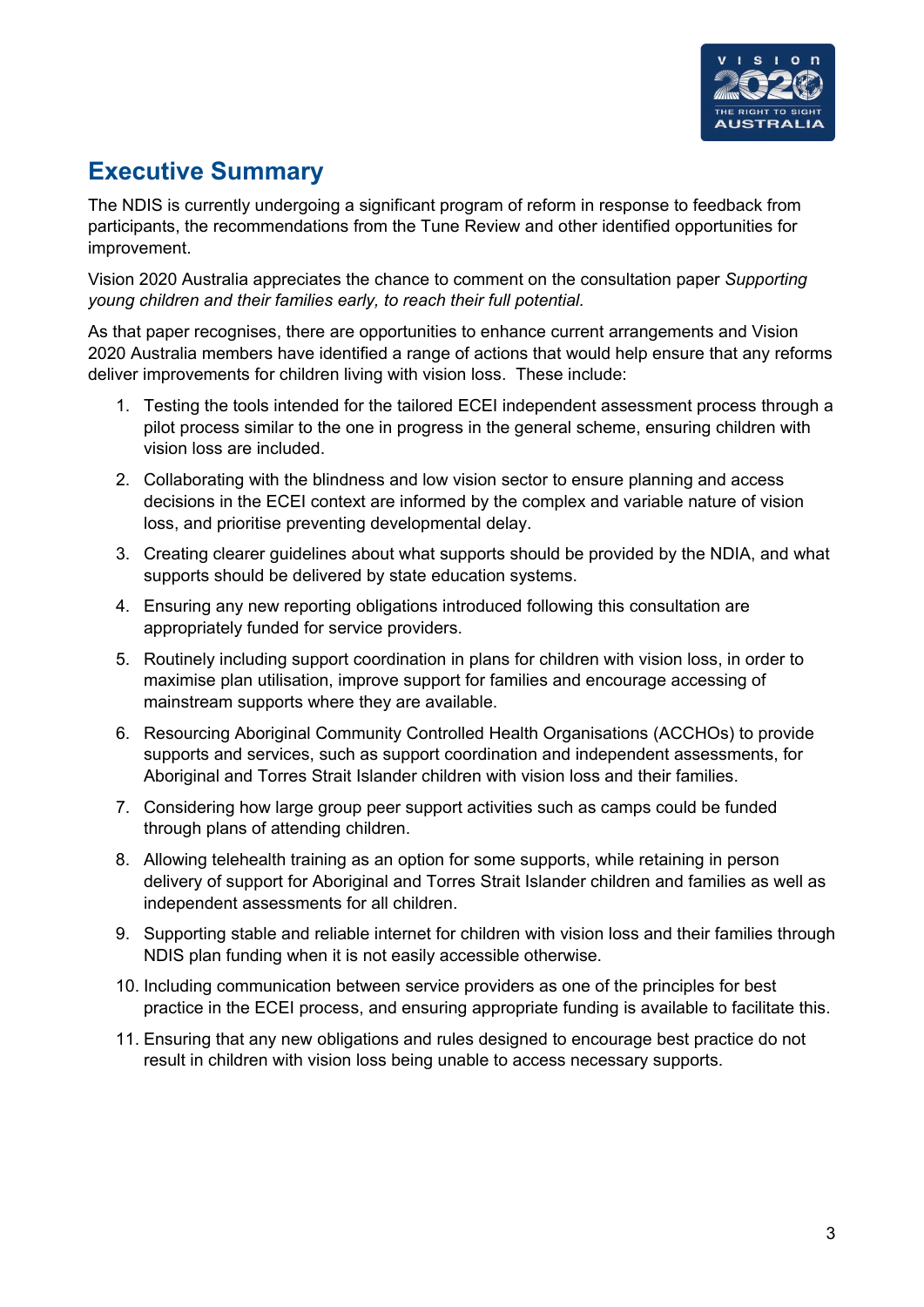

# <span id="page-4-0"></span>**General Questions**

**Consultation Question: Do you have any specific feedback in relation to:**

- **the increased focus on STEI outside of access to the Scheme**
- **the proposed increase in age range for the EC Approach from under 7 to under 9 years of age,**
- **the desire to see more successful transitions from the Scheme to the next state of life.**

# <span id="page-4-1"></span>**Optimising STEI for Children with Vision Loss**

Vision 2020 Australia member organisations who provide services to people who are blind or have low vision emphasise how important timely intervention is to equip people to effectively manage the impacts of their vision loss, and prevent adverse (but avoidable) consequences.

This is particularly so for children who are born with, or develop, vision loss, because without appropriate supports, that vision loss will interfere with their development. Vision 2020 Australia therefore strongly supports the NDIA's priority of improving access to Short Term Early Intervention (STEI) supports outside the scheme.

In implementing this new approach, however, the NDIA needs to ensure that there is clarity around the resources available and how these can be used. This is important, as there have been past experiences in which families accessing new and unfamiliar systems through STEI have not been clear about what can be provided and/or service providers have not been reimbursed for STEI services provided in good faith.

To deliver on the true potential of STEI, it is essential that there be capacity for:

- Children with obvious functional impairment to access such supports while a medical diagnosis is being sought (for example, where there is a significant reduction in vision for which common causes have been eliminated but a full diagnosis has not been confirmed) and
- They are assessed at being at significant risk of developmental delay because of that vision loss, although the delay itself may not yet have manifested.

Vision 2020 Australia's members believe the ECEI process is a great opportunity to reach children with permanent vision loss more quickly, and begin the adjustment process for a child and their family as soon as possible. Our members are eager to work with the NDIA to optimise system settings for this cohort, by:

- Educating decision-makers about the variety of vision conditions and their causes and symptoms.
- Establishing the appropriate trigger points for referral to the NDIS by medical practitioners, and promoting these.
- Ensuring that experts are accessed as early as possible in order to ensure a child's functional capacity is appropriately assessed.
- Creating alternative criteria to medical diagnosis for children who need STEI supports but whose cause of vision loss hasn't yet been established.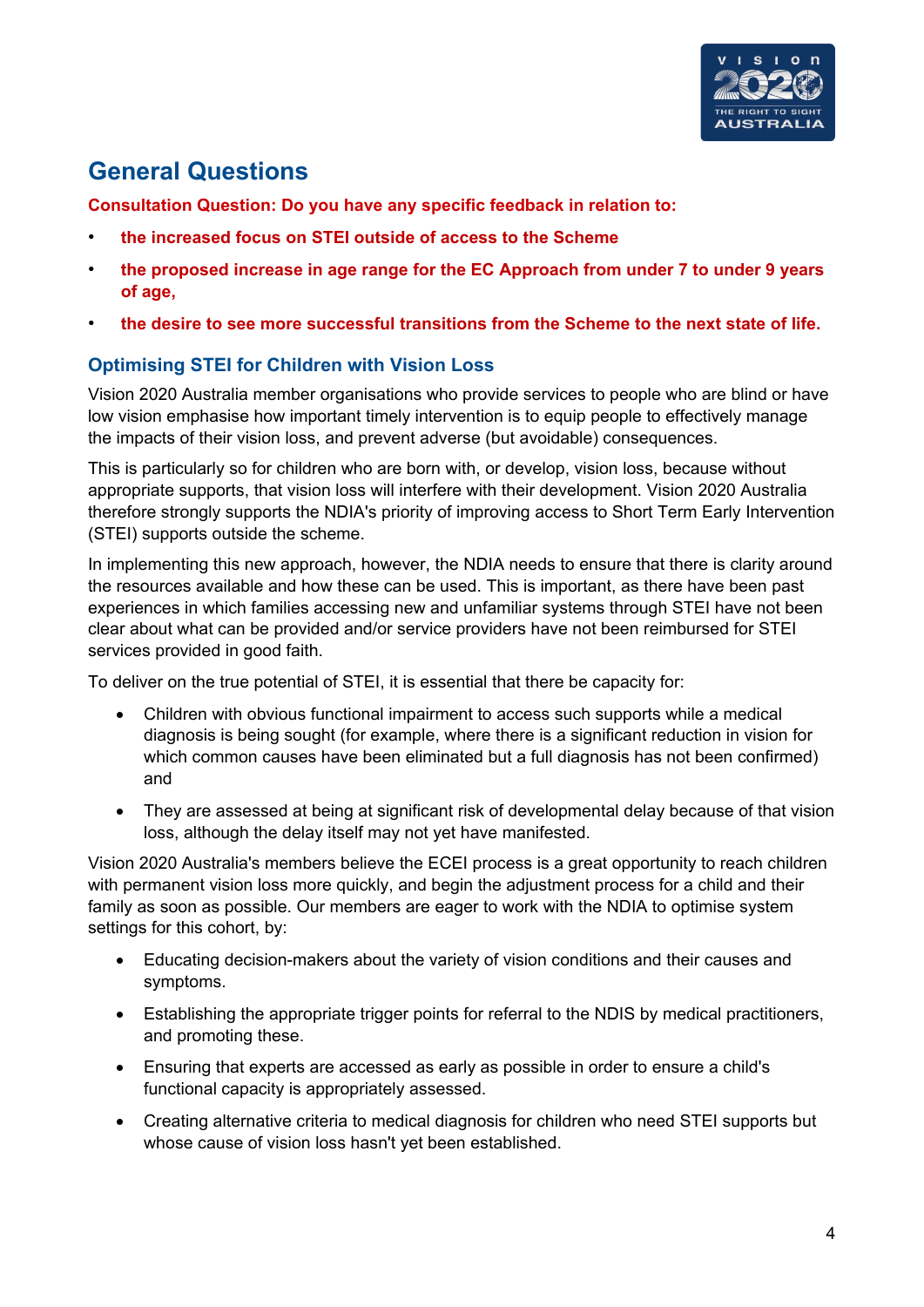

# <span id="page-5-0"></span>**Increasing Age Limit for ECEI Access**

Vision 2020 Australia's members broadly support the increase in age limit for the ECEI process. While it is not clear how it would play out in practice, benefits potentially include:

- More timely introduction of supports for children with vision loss without complex and burdensome entry processes for families during a period of transition.
- Better capturing of milestones in a child's development by clinicians in order to establish needs.

There is however the need to ensure that such changes do not adversely impact on the support children should be eligible to access via state and territory education systems. There is already a lack of clarity in the roles and responsibilities between the disability and education systems when it comes to support for children with disabilities, and there is a risk that this could be exacerbated.

To address this and deliver on the promise of the reforms, it would be timely for the NDIA to take the opportunity to create more specific guidelines regarding which supports the NDIS will fund for children who also need support in school.

It should also be noted that there are variations in the level of resourcing provided through state and territory education systems for school aged children with disabilities. A national approach that ensures that every child experiencing disability receives the support they need, when they need it, regardless of where they live is essential to minimise the risk of developmental delays.

The NDIA is encouraged to consider how it could better support this outcome through its current reform process, recognising the complexity and interface issues.

# <span id="page-5-1"></span>**Transition Process for People with Vision Loss**

### **Consultation Question: How can we make the process of transitioning out of the NDIS something to celebrate?**

Vision 2020 Australia understands the desire to facilitate more children building their capacity to the extent that they will no longer need supports, but this is largely not possible in relation to vision impairment, as the majority of vision conditions appearing in children are not correctable.

There is no current method to build the capacity of a child with vision loss to the extent that they will no longer need support and thus the NDIA should assume that children with vision loss will usually travel through the ECEI pathway toward long-term access to the scheme.

# <span id="page-5-2"></span>**Terminology**

#### **Consultation Question: How can we help families and carers better understand some of the terms the NDIA, and Early Childhood partners use?**

While it is necessary in the longer term for all participants to understand the principles that underpin the NDIS, the ECEI process is designed to capture a specific group of people at the beginning of their journey.

Overall awareness of how people live with vision loss remains low, so the families and carers of children with vision loss often seek to absorb a great deal of new information in order to see the shape of their child's future.

Vision 2020 Australia's members therefore suggest that in its communications with families and carers in the ECEI space, the NDIA should: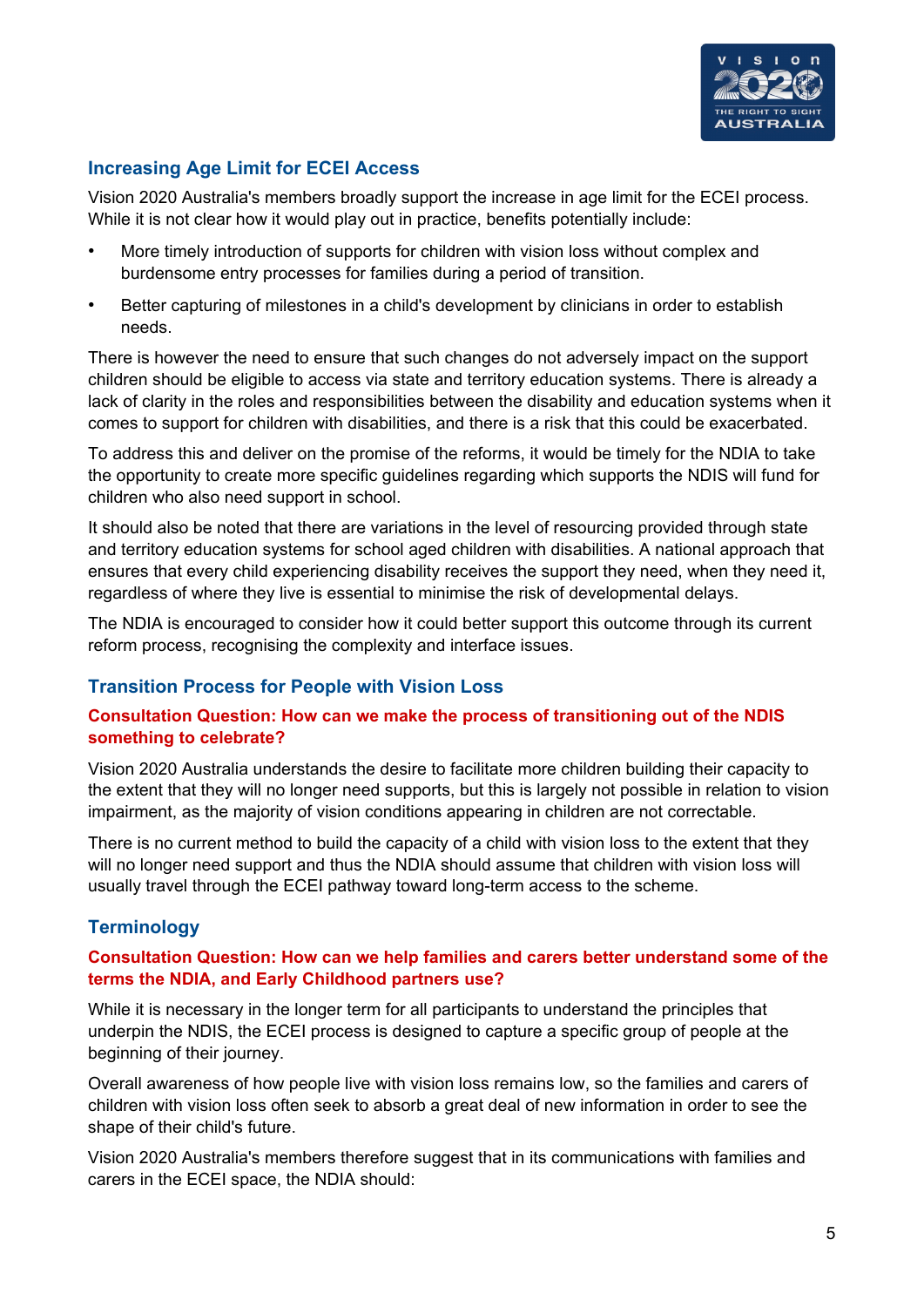

- Minimise the use of terms which are not generally well-understood outside the disability sector (e.g. capacity building)
- Focus on simple messages about support. "The NDIS/STEI is here to help your child achieve their goals and live the life they choose".
- Explain the term "natural settings" as any place where a child spends time. Many parents of children with vision loss will be eager to hear that the NDIS intends to minimise a child's segregation from their peers and communities and prioritise integration where possible.

# <span id="page-6-0"></span>**Support with Achieving Goals**

### <span id="page-6-1"></span>**Improving Goal-setting Processes**

### **Consultation Question: What is the best way for us to check in with families and carers on how their child is tracking to meet the goals for their child?**

Vision 2020 Australia and its members support the NDIA's intention to improve processes for goalsetting and measurement of outcomes within the ECEI space. This could include a mandatory early childhood provider report, as referenced in the NDIA's consultation paper. However the introduction of any new systems should:

- Avoid duplication of other reporting obligations.
- Provide appropriate funding for service providers to complete their obligations.

Vision 2020 Australia's members strongly believe the goal-setting process should be familycentred, but informed by conversations with experts in blindness and low vision, because families will not always have a strong knowledge of what is possible and how long it should take.

Identified learning and development goals for this cohort should be achievable but appropriately ambitious in order to make best use of the ECEI process.

### <span id="page-6-2"></span>**Accessing Mainstream Supports**

#### **Consultation Question: How can we better support families to connect with services that are either funded or available to everyone in the community?**

Over many years, Vision 2020 Australia's members have found that the majority of parents of children with permanent vision loss are very eager to see children access mainstream supports and services wherever possible.

This appears to be due to the general perception that integration is both a priority and a sign of positive progress. When a child with vision loss is not being directed toward supports outside the NDIS, this can often be because these options have been found unsuitable and an NDIS support is the most suitable to the child's situation. It is essential that any messaging or advice is able to accommodate this nuance, particularly as those being referred to disability specific supports are usually those who most need them.

It is also true that some families aren't aware of mainstream options available to them. Some opportunities to improve awareness of mainstream alternatives to NDIS supports for ECEI participants with vision loss include:

Better deployment of ILC funding toward this purpose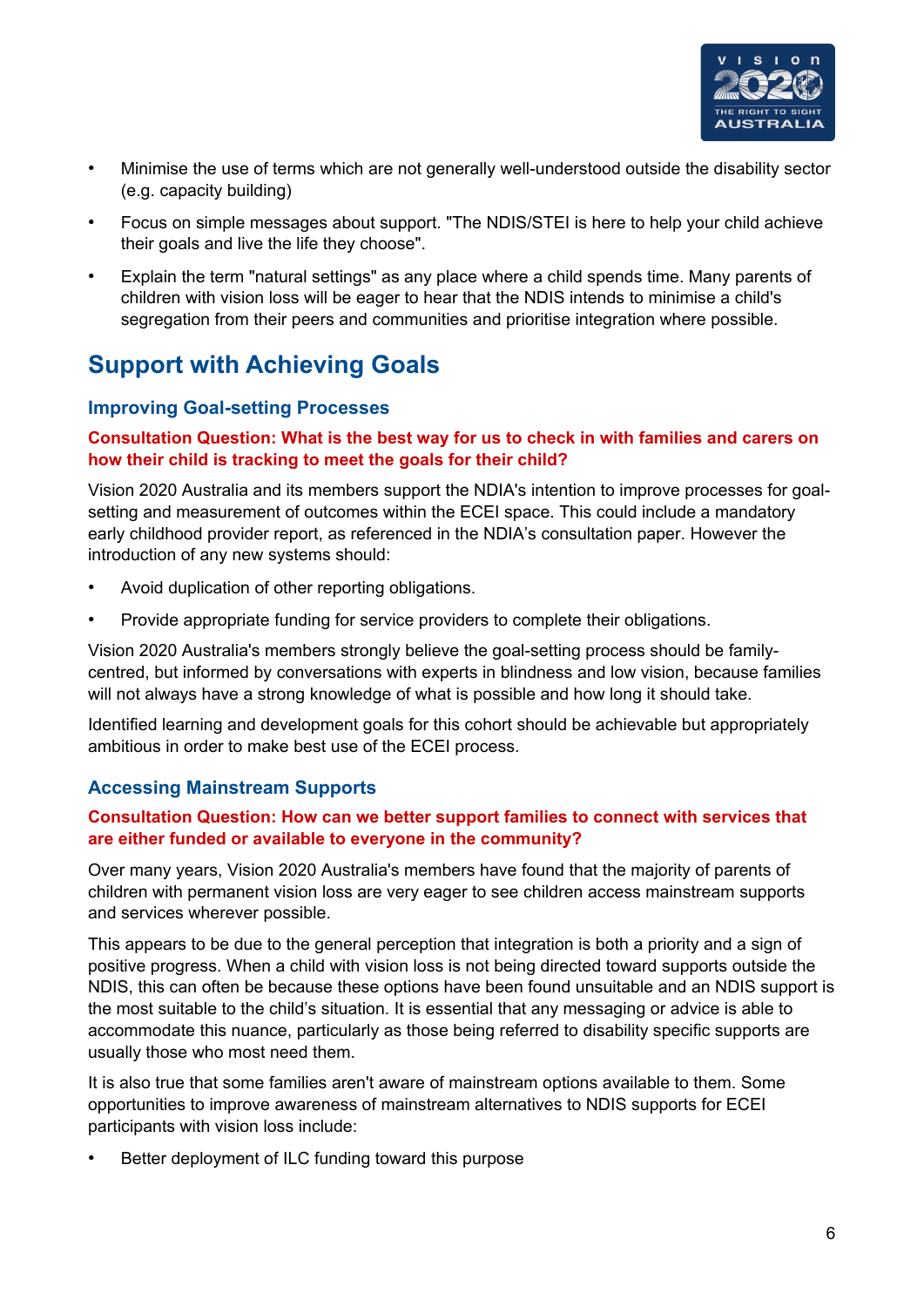

- Creation of peer support groups (see below)
- Routine inclusion of support coordination in plans for children with vision loss.

This is another area where the lack of clarity between the education and disability interface can pose significant challenges.

Vision 2020 Australia members have observed that families of children with vision loss will sometimes make the choice to learn and focus on one system rather than attempting to navigate two, along with the additional challenges of understanding impacts of vision loss, and learning to act as an advocate on a child's behalf.

Clarifying this interface would help ensure that children and their families who are experiencing significant disability that impacts their education and learning can be better supported to manage those impacts and achieve their learning aspirations.

# <span id="page-7-0"></span>**Targeted Supports**

### <span id="page-7-1"></span>**Telehealth Support for Rural and Remote Participants**

### **Consultation Question: If you live in a remote or very remote part of Australia, what are some ideas you have on how we can get early childhood supports to work in your community or communities like yours?**

Vision 2020 Australia's members understand the need for delivery of supports, services and training via telehealth to children who are blind or have low vision in rural and remote locations. In some cases this may be the best solution to problems specific to the sector, including:

- Extremely low prevalence, meaning training large numbers of workers is inefficient.
- Thin markets and risk of market failure
- The highly specific nature of supports required.

Often a high-quality video connection will be the most reliable method of tracking and measuring a child's progress. The rural and remote areas in which telehealth service provision is most necessary are also the areas in which internet connectivity is most costly and least consistent.

In [our submission to the Department of Social Services](https://www.vision2020australia.org.au/resources/submission-to-the-department-of-social-services-a-new-national-disability-strategy/) in relation to the development of a new National Disability Strategy, Vision 2020 Australia advocated for the acknowledgement that all people with disabilities require reliable, affordable internet access. This echoes the more detailed proposal in [the submission by ACCAN](https://accan.org.au/our-work/submissions/1814-national-disability-strategy-stage-2) during the same process.

Both of these submissions provide more information about how this might be partially or completely achieved, but one suggestion was that the NDIS should fund the provision of internet to people with disabilities in specific circumstances. Vision 2020 Australia's members propose that, given the issues mentioned above, vision loss in children should be considered one of those specific circumstances. Ensuring internet connectivity would also facilitate better peer-to-peer connections within this community, as discussed further below.

There are some forms of training and support which are likely not deliverable via telehealth. In these instances, the NDIS should fund the facilitation of face-to-face support, by subsidising travel either for a specialist trainer or for a participant and their family.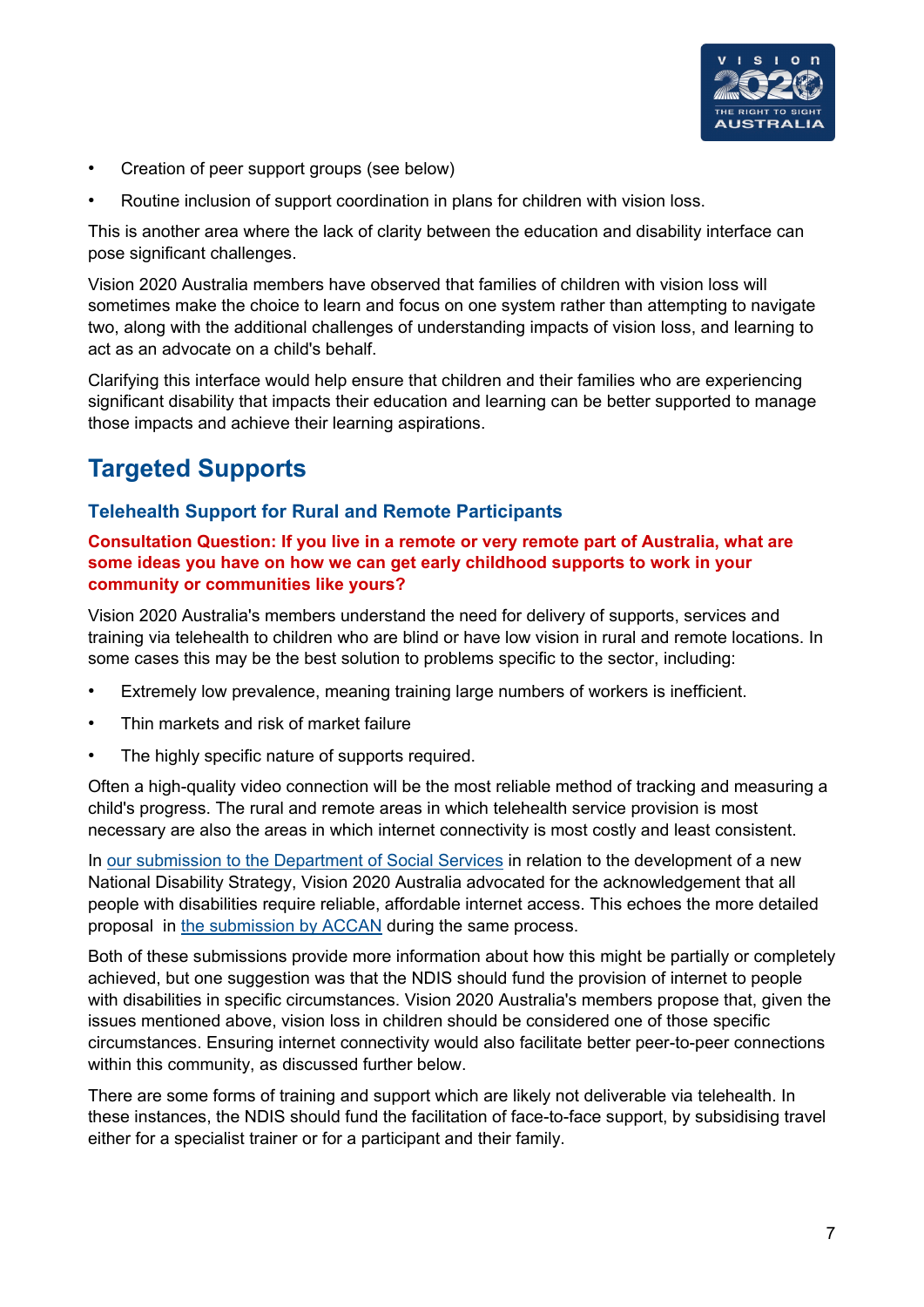

Members also report that the provision of supports and assessment processes via telehealth should not be considered culturally safe for Aboriginal and Torres Strait Islander Children living with vision loss. In these situations, the building of rapport with a child and their family is crucial, and during this transitional period this is only achievable in person. Vision 2020 Australia thus encourages the NDIA to ensure that Aboriginal and Torres Strait Islander community controlled organisations are funded and resourced to provide assessment, supports and other services to Aboriginal and Torres Strait Islander children with vision loss.

While recognising the important role that remote service delivery can play, Vision 2020 Australia does not support its use for the provision of independent assessments remotely as that is unlikely to provide full or reliable results. Please see our separate submission relating to the NDIA's proposed access and eligibility policy and independent assessments for more detail regarding this.

### <span id="page-8-0"></span>**Improving Peer to Peer Support for Families and Children**

**Consultation Questions: How can our Early Childhood partners and mainstream services best support peer-to-peer connections?**

#### **Are you interested in helping us co-design an approach that would make peer-to-peer networks easier to find and join for people?**

Vision 2020 Australia's members are eager to work with the NDIA to better facilitate the provision of peer support for children with vision loss. This can be particularly vital for this cohort, because:

- Since their prevalence is so low, many will meet another child who is blind or has low vision for the first time through such a process.
- Peers of a similar age can inspire one another to learn and develop.
- Families can view positive examples in other children and find support in other families.

A variety of innovative programs exist or have operated in the past to connect young children with vision loss. These can include day activities, but some of the most effective examples have been camps which children can attend to learn valuable skills such as orientation and mobility or assistive technology. This is particularly important for children living in remote or rural areas, where speaking to children with blindness or low vision can be difficult or impossible.

The NDIS has not been an ideal setting for funding of these programs due to the focus on small groups and/or one-to-one supports. Many of these programs have relied significantly on philanthropy, and are now extremely fragile following the instability caused by the COVID-19 pandemic.

Given that this is a shared priority, Vision 2020 Australia and its members are eager to work with the NDIA to investigate how the plans of ECEI participants could be used to help them access these services, as well as whether the NDIA has an opportunity to help promote them.

While this is not a complete solution, in an era where travel presents unusual risks, Vision 2020 Australia believes that reliable internet connections are profoundly essential to children with vision loss and their families, some of whom are feeling isolated and cut off from people who can share their experiences. We therefore suggest that the NDIA should view quality, reliable internet as a necessity for this cohort, and fund it in plans in cases where it is not easily available.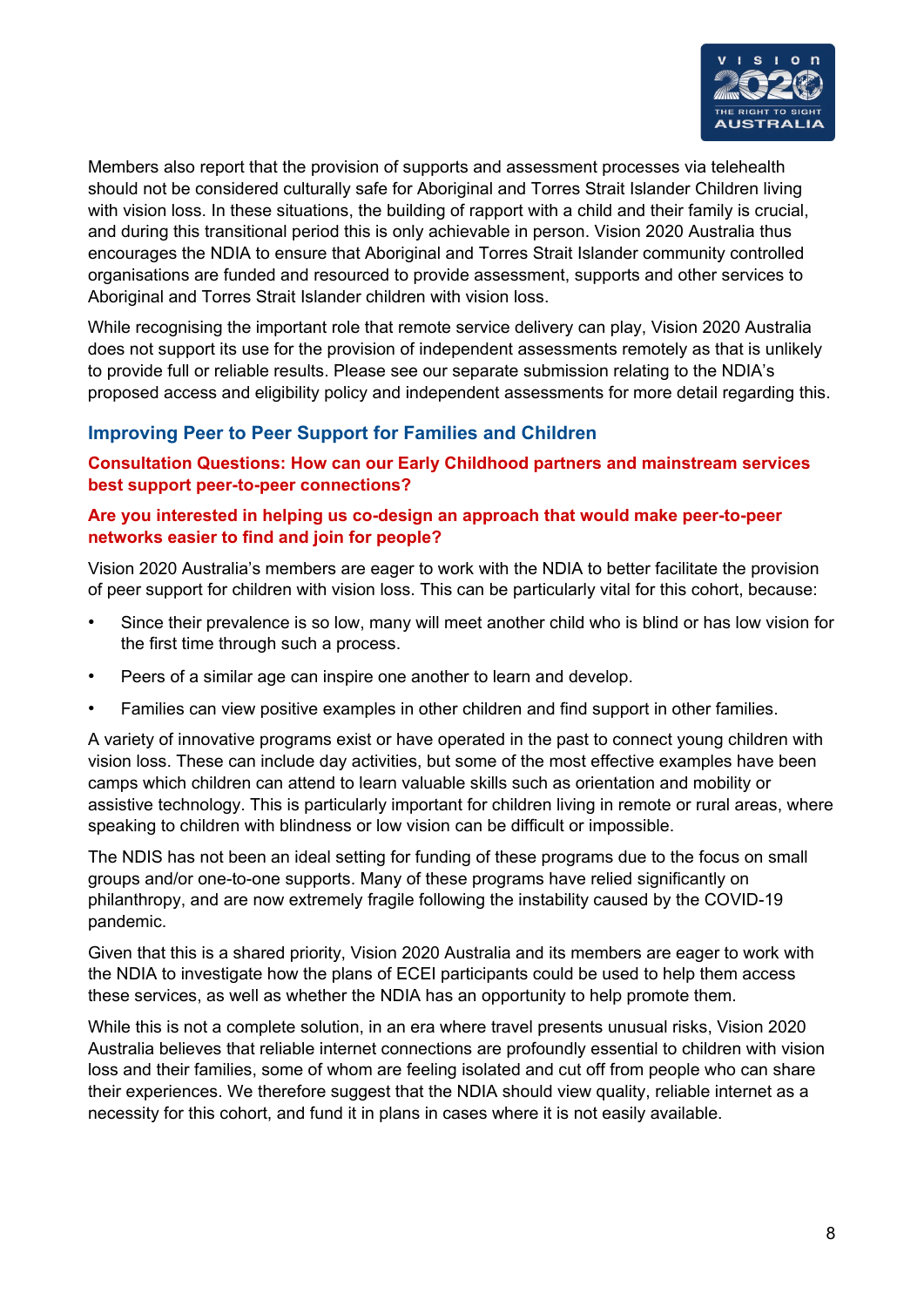

### <span id="page-9-0"></span>**Children and Families with Vulnerability**

#### **Consultation Question: How can we better reach and get support to young children and families who experience vulnerability and remove barriers so they can receive outcomes in line with other children and families?**

Vision 2020 Australia's members appreciate the NDIA's clear priority of creating a scheme that is more equitable. If the independent assessment process works as intended, this could help improve outcomes for children and families by diminishing the financial and time burden of evidence gathering.

The best way to make the NDIS as inclusive as it can be for children with vision loss and their families is to remove access barriers, and minimise burdensome assessment processes. Our previous recommendations will all improve the scheme's accessibility to everyone.

Some options to consider that might further support vulnerable children with vision loss and their families include:

- A psychosocial assessment, performed by a qualified social worker, as part of the ECEI entry pathway
- Acknowledgement of the benefits of including social work in the plans of children who are vulnerable.
- Promotion of the NDIS at other touchpoints for vulnerable children (E.G. family violence, mental health or financial assistance organisations).
- Funding of internet access for children with vision loss and their families where other barriers render it inaccessible.

# <span id="page-9-1"></span>**Tailored Independent Assessments Approach**

#### **Consultation Question: Do you have any feedback on this recommendation and/or any suggestions on how this proposed approach would work best for young children and their families/carers?**

The vision sector has consistently seen and reported that in cases where knowledge of vision loss is insufficient, participants have often received sub-optimal supports, or even been denied supports recommended or prescribed by specialists.

The introduction of independent assessments (IAs) is the most significant change to NDIS eligibility and planning processes since the scheme's inception. As previously mentioned, some children with vision loss have been denied supports because assessment processes have not demonstrated developmental delay.

The creation of a tailored IA process for children with vision loss represents an opportunity to ensure that assessments recognise the value of avoiding such developmental delay through the introduction of supports when they will produce maximal benefit.

It is understood that IAs for the ECEI cohort are to be conducted by Early Childhood partners themselves rather than the independent assessment workforce proposed for other participants. Vision 2020 Australia strongly supports this approach. To create a system wherein IAs can capably measure functional capacity, and capture early intervention opportunities, children with vision loss should wherever possible have their independent assessments performed by experts in blindness and low vision.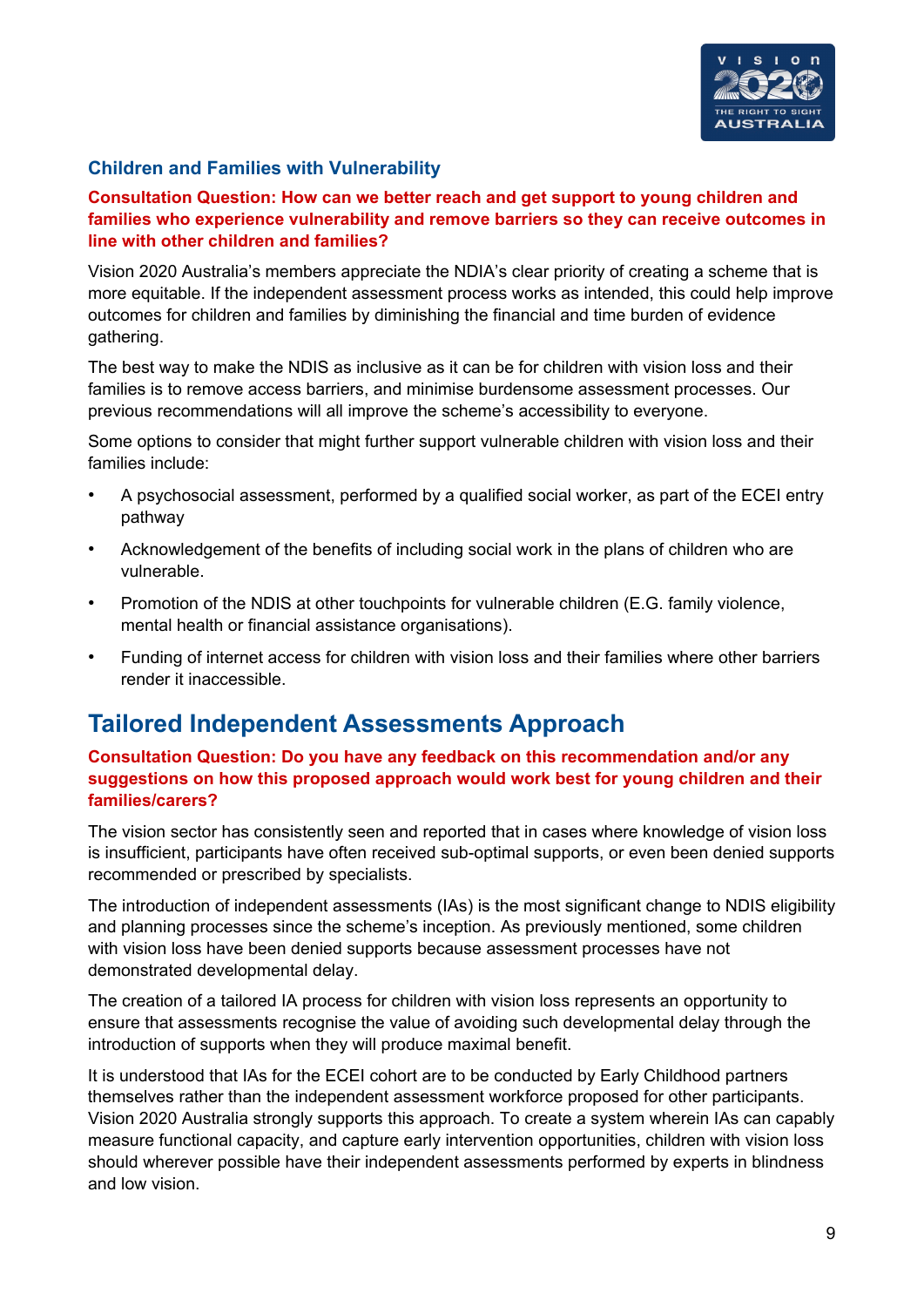

Alongside ensuring that assessors have the skills and understanding required to work effectively with people who are blind or have low vision, it is also essential that the tools they use can accommodate the particular needs of this group.

While it is envisaged the second pilot of IAs will yield information about how the assessment tools for intended use in the general scheme will work for this cohort, appropriate testing of the tools intended for use in the ECEI process hasn't yet been conducted.

Vision 2020 Australia's members recommend that a pilot process, similar to that conducted for the general scheme, be completed before IAs are introduced into the ECEI process, and that the NDIA ensure that children with vision loss are included in this pilot.

Vision 2020 Australia seeks further discussion with the agency so that we can pool our expertise to ensure the final tools are suitable for use with children with vision loss.

# <span id="page-10-0"></span>**Greater Transparency on Providers for Best Practice**

Vision 2020 Australia and its members support the NDIA's intention to ensure that service providers are delivering best practice.

The consultation paper notes the necessity for "appropriately qualified professionals" to deliver services and supports. Vision 2020 Australia reiterates that due to the low prevalence of blindness and low vision, best practice for this cohort must involve treatment and recommendations from people qualified to understand their needs.

It is understood that provision of all supports by these specialists is not possible, but the NDIA must work with the blindness and low vision sector to facilitate this wherever it can be achieved. Priority areas include:

- The delivery of independent assessments for children with vision loss by specialists in their disability
- Facilitation of travel by children and their families or by specialists such as occupational therapists and orientation and mobility instructors for training purposes
- Continued flexibility to allow provision of training via telehealth, where the delivery method will not impact the quality of training.

Children who are blind or have low vision are often supported by a number of service providers working in collaboration. Vision 2020 Australia has found that a crucial element of best practice, especially for young children, is consistent communication between these service providers . This communication would ensure that:

- A. A child's supports and needs are accurately recognised.
- B. Families do not face the extra burden of acting as a liaison between stakeholders.
- C. Work is not replicated.
- D. Supports are complementary and work toward the same goals.

Unfortunately, service providers in the vision sector have found that this communication has not always been sufficiently funded by the NDIA despite its essential contribution to the effective support of the child.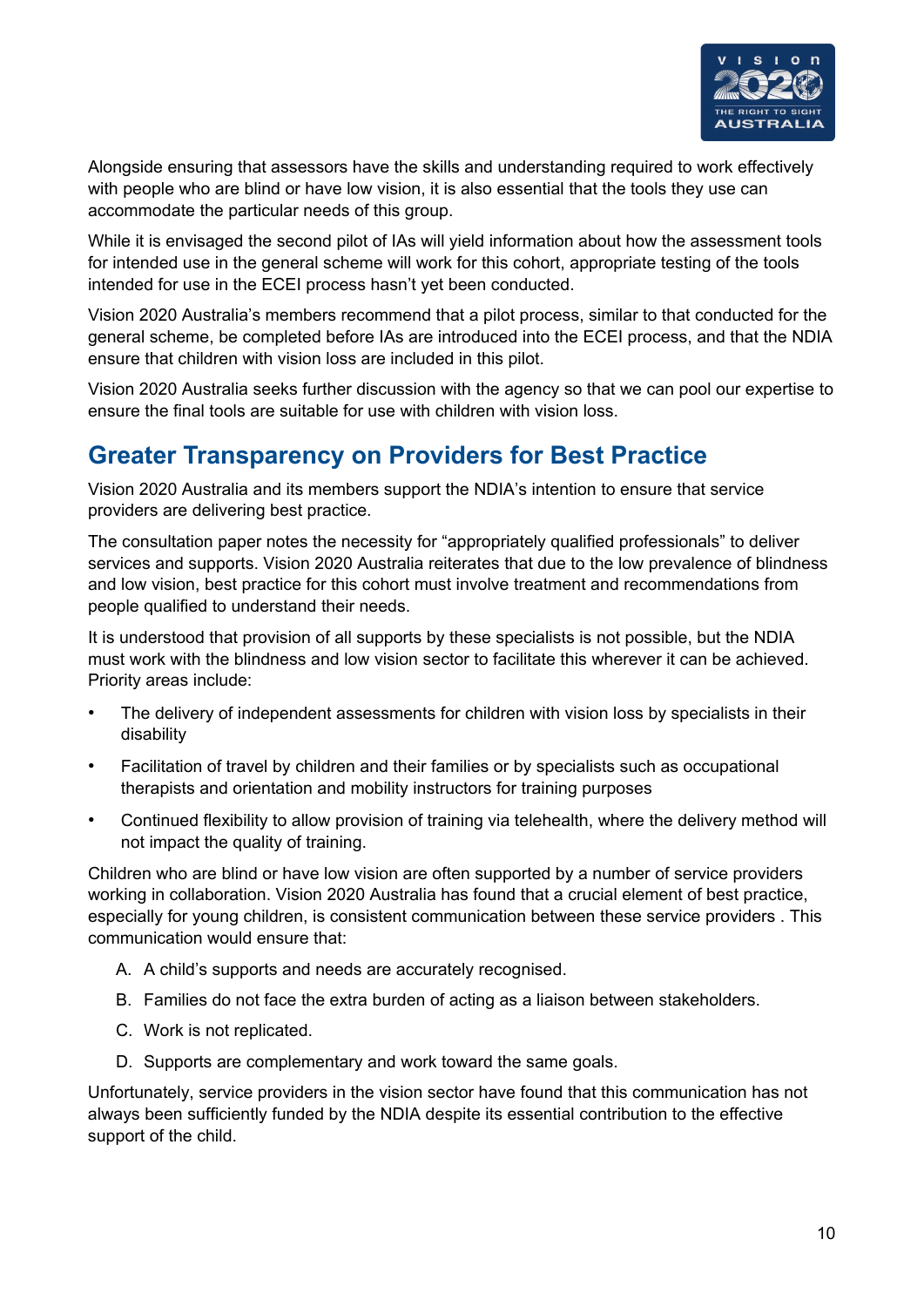

Vision 2020 Australia recommends that the ECEI process include communication between service providers as one of its principles of best practice, and prioritise improving funding for this communication in the development of the new ECEI process.

### **Consultation Question: Who would be best placed to lead the development of, and manage, any additional complementary mechanisms?**

Vision 2020 Australia believes the NDIS Quality and Safeguards Commission is the agency best equipped to oversee the improvement of best practice delivery within the ECEI process.

#### **Consultation Question: What do you think of the following ideas for potential mechanisms? What are the benefits or concerns with these potential mechanisms?**

o **Provide greater information to families about the benefits of using providers registered by the NDIS Commission.**

This would be largely beneficial, with the qualification that particularly in rural and remote areas, no NDIS providers exist. Participants should clearly understand that using other service providers in these instances is permissible.

#### o **Establish an industry-led 'best practice accreditation system'.**

This would seem to replicate systems already in place. All allied health professionals already must demonstrate their accreditation and ongoing professional development and ideally, any additional quality assurance arrangements would leverage existing processes rather than duplicating them.

It would be important that the cost of any additional reporting or accreditation obligations for service providers be reflected in increased funding to meet these costs, as these systems add to the cost of service delivery.

#### o **Establish a 'quality feedback / rating system'.**

In our submission regarding the NDIA's access and eligibility policy, Vision 2020 Australia recommends an innovative system wherein participants can offer positive feedback about their independent assessors.

Such a system could potentially also be used to provide feedback around service providers. This would be in keeping with the principles of choice and control which are fundamental to the NDIS, and would offer a unique channel via which families could ensure children are receiving the best possible service.

#### o **Make registration with the NDIS Commission mandatory for all providers operating in the EC space.**

This could be restrictive because some service providers, particularly in rural and remote areas, may for a variety of reasons not have capacity to register with the NDIS.

Vision 2020 Australia recognises the importance of ensuring all service providers are held to similar standards, but given the problem of thin markets, it is vital that children not be unable to access necessary supports because of where they live.

#### o **Require self and plan-managed participants in the new Early Childhood approach to use only registered providers.**

While it is vital to ensure children are receiving appropriate quality services, Vision 2020 Australia believes this step would be restrictive for people who are blind or have low vision.